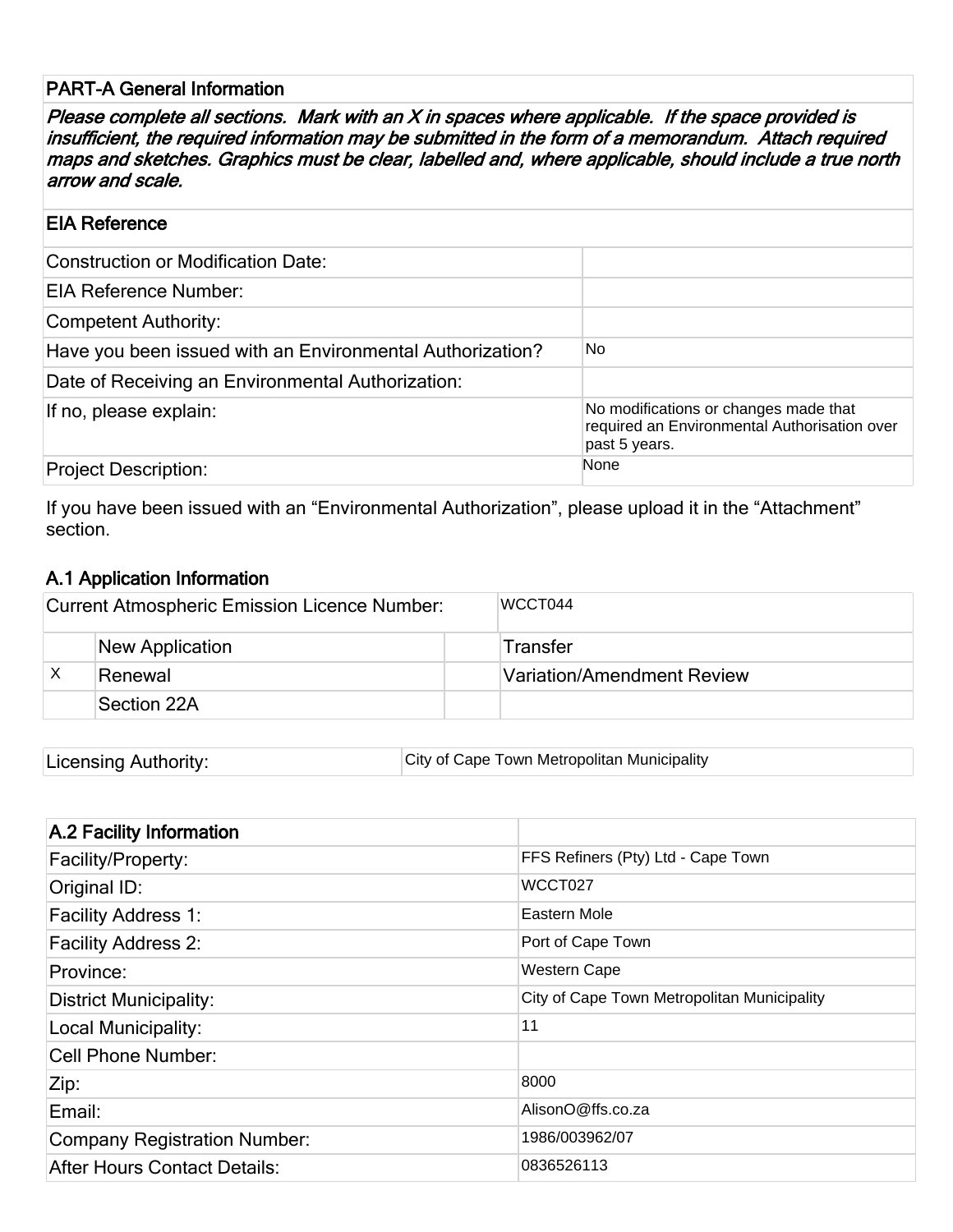| Land Use Zoning as per Town Planning Scheme:                                                                                                                                                 | Port                                                |  |
|----------------------------------------------------------------------------------------------------------------------------------------------------------------------------------------------|-----------------------------------------------------|--|
| Latitude:                                                                                                                                                                                    | -33.9107674                                         |  |
| Longitude:                                                                                                                                                                                   | 18.4392708                                          |  |
| Phone Number (55-555-5555 Ext.):                                                                                                                                                             | 031-459-5300                                        |  |
| Fax:                                                                                                                                                                                         |                                                     |  |
| Does your facility have a complaint's register?<br>*If "To Be Initiated" is selected, then additional requirements will be<br>added to the attachment section at the end of the application. | Yes                                                 |  |
| SIC Code:                                                                                                                                                                                    | 517 (Description: Petroleum and Petroleum Products) |  |
| A.3 Location & Extent of Plant                                                                                                                                                               |                                                     |  |
|                                                                                                                                                                                              |                                                     |  |
| Latitude of Approximate Centre of Operations:                                                                                                                                                | -33.9107674                                         |  |
| Longitude of Approximate Centre of Operations:                                                                                                                                               | 18.4392708                                          |  |
| Extent $(km^2)$ :                                                                                                                                                                            | 0.018687                                            |  |
| 4<br>Elevation Above Mean Sea Level (m)                                                                                                                                                      |                                                     |  |
| Designated Priority Area (if applicable):                                                                                                                                                    |                                                     |  |

## Description of surrounding land use (within 5 km radius):

Attach map(s), satellite image(s) and/or aerial photograph(s) detailing location of premises in relation to surrounding community.

The maps should preferably be in both electronic format and hard copy format showing the entire site with the areas surrounding the site, thus a regional map / aerial photo.

The FFS facility is located on New Portnet Road on the Eastern Mole at the Cape Town Harbour. The Eastern Mole is situated between the Duncan and Ben Schoeman Docks. The harbour is in an industrial zone, and is the second largest container port in the country. The port consists of a large number of reclaimed spits which jut out in a north-westerly direction into the Atlantic Ocean. The port is situated in Table Bay approximately 2km southeast of the V&A waterfront and approximately 2km north of Cape Town central business district. The port is situated on one of the world's busiest trade routes and remains a strategic and economic importance for South African economy.

The petroleum company, Chevron, operate a fuel storage tank farm at the base of the mole, nearest to the mainland. The land to the northwest and south east of the site is occupied by Burgan Oil. Pipelines which feed into the various tank facilities traverse the western edge of the spit to the debunkering station to the south of the Mole, named 'Tanker Basin 1'.

## A.4 Nature of Process

#### Overview Facility-wide Process Description:

Process flow diagram is required, please go to the Attachment page to upload.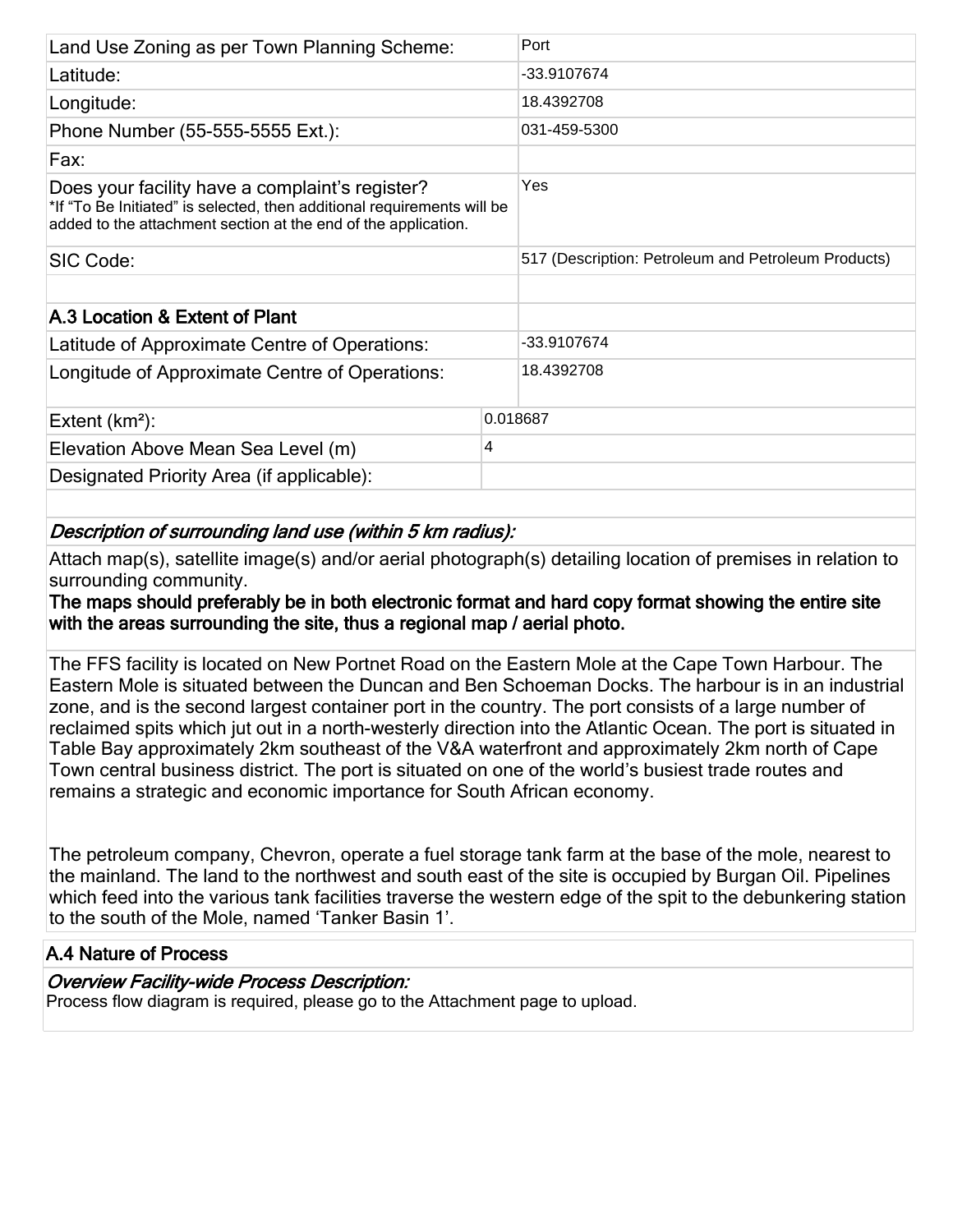Slops are collected from the ships by the FFS and independent slops collection company permitted by TNPA. The slops are then transferred to a bulk tank on the FFS Cape Town Harbour site for intermediate storage. The slops are then offloaded from tank 15 and transferred by road tanker to the nearby FFS Refiners Cape Town processing facility, where it is recycled into a final product heating fuel. The purpose of the storage is to facilitate the logistics of the various road transfers that have to occur.

Currently tanks HTF1 to 5 are being used for the storage of Jet kerosene (Diesel, Marine Gas oil, Marine Diesel Oil, Industrial Paraffin, Ship slops, LCO, LO10), which is supplied to Eskom for use in their emergency peaking power stations. The JK is delivered to the tank farm via ships that berths at the South of the site. The JK is transferred via a 20" pipeline and into the storage tanks that has a combined capacity of 15 100 m3 (2 x 5400 m3, 1 x 1 800 m3, 1 x 1 300 m3 and 1 x 1 200 m3). The tank farm is also capable of receiving JK via road tankers. The JK is stored and when required, is delivered via independently owned road tanker to Eskom.

Additional storage tanks with the total storage capacity of 8862m3 (authorised by Department of Environmental Affairs & Rural Planning (E12/2/4/1-A2/75-3067/10) on 03/02/2012) capable of storing hydrocarbon oils and bitumen (Residual Oil No 6). Two 0.5MW oil fired heaters (using a typically paraffinic type burner fuel at 0.8 m3/day is stored in a 23m3 tank) are used to heat the bitumen tanks (Environmental Authorisation issued on the 29/08/2013).

Other portion of site (previously CTBS) is a storage and blending facility, comprised of 3 x 520m3; 1x1062m3, 1x 1400m3 storage tanks, 2 x 2500m3 and 1 x 500m3 and a 750 m3 fire water tank. These tanks are currently used to store various fuel oils (Jet kerosene, Residual Oil no 6 and Distillate Oil No 2) for use in the manufacture and supply of bunker and industrial heating fuels. The product is stored at the tank farm, and when required is delivered via road tanker or pipeline to the customer.

Products/Raw Materials (including ship slops) are weighed over two weighbridges with 5 loading/offloading bays. Various pipelines also service the quayside to allow for marine to land receipts and bunkering activities to ocean going vessels.

Many of the products share common properties but differ by name. In order to simplify use of the storage tanks, common products have been modelled under the generic names associated with the product vapour pressure using the EPA Tanks version 4.09d (EPA Tanks) program (report attached). In this regard residual oil no.6 (Residual fuel oil - RFO) of a vapour pressure of 0.00054 kPa at 25 C is used to describe such products as HFO, Bunker Oil, FO150, FO180, FO380, HFF, Bitumen or burner fuel to name a few synonyms. Jet Kerosene (vapour pressure of 0.093 kPa at 25 C) has the higher vapour pressure than distillate fuel oil no.2 (vapour pressure of 0.075 kPa) and was selected to represent all hydrocarbon oils with vapour pressure between 0.00054 kPa and 0.093 kPa at 25 C under the generic name Distillate Fuel Oils - DFO. Typical fuels and synonyms for fuels in this category of vapour pressure are kerosene, Jet Kerosene, industrial paraffin, IK, IP, illuminating paraffin, automotive diesel, marine diesel, marine gas oil, gas oil, diesel, ship slops, LO10, LCO and light cycle oil.

FFS also custom blend a number of bunker fuel oils (Blended Fuel oil – BFO) to various viscosities between straight run DFO and RFO. To ensure the BFO is modelled correctly in EPA Tanks the worst-case scenario of distillate fuel oil no.2 was used in modelling. Synonyms for BFO are IFO and then suffix with the viscosity, for example IFO80 or IFO30.

Bitumen has an incredibly low vapour pressure such that it is not listed in the EPA Tanks modelling software, thus to model Bitumen it has been classified under RFO.

The total number of tanks on site is 19 and are all fixed roofed tanks. FFS also provides bunkering services at the Port of Cape Town.

#### A.5 Facility Wide Listed Activities with Regulatory Applicability

Facility Wide Activities with Regulatory Applicability:

| SEC21 Code    | <b>Category Name</b>  | <b>Subcategory Name</b>              | <b>Description</b>                                                                                                          | Application |
|---------------|-----------------------|--------------------------------------|-----------------------------------------------------------------------------------------------------------------------------|-------------|
| <b>SA0204</b> | 2. Petroleum Industry | 2.4 Storage of Petroleum<br>Products | Petroleum product<br>storage tanks and<br>product transfer facilities,<br>except those used for<br>liquefied petroleum gas. |             |